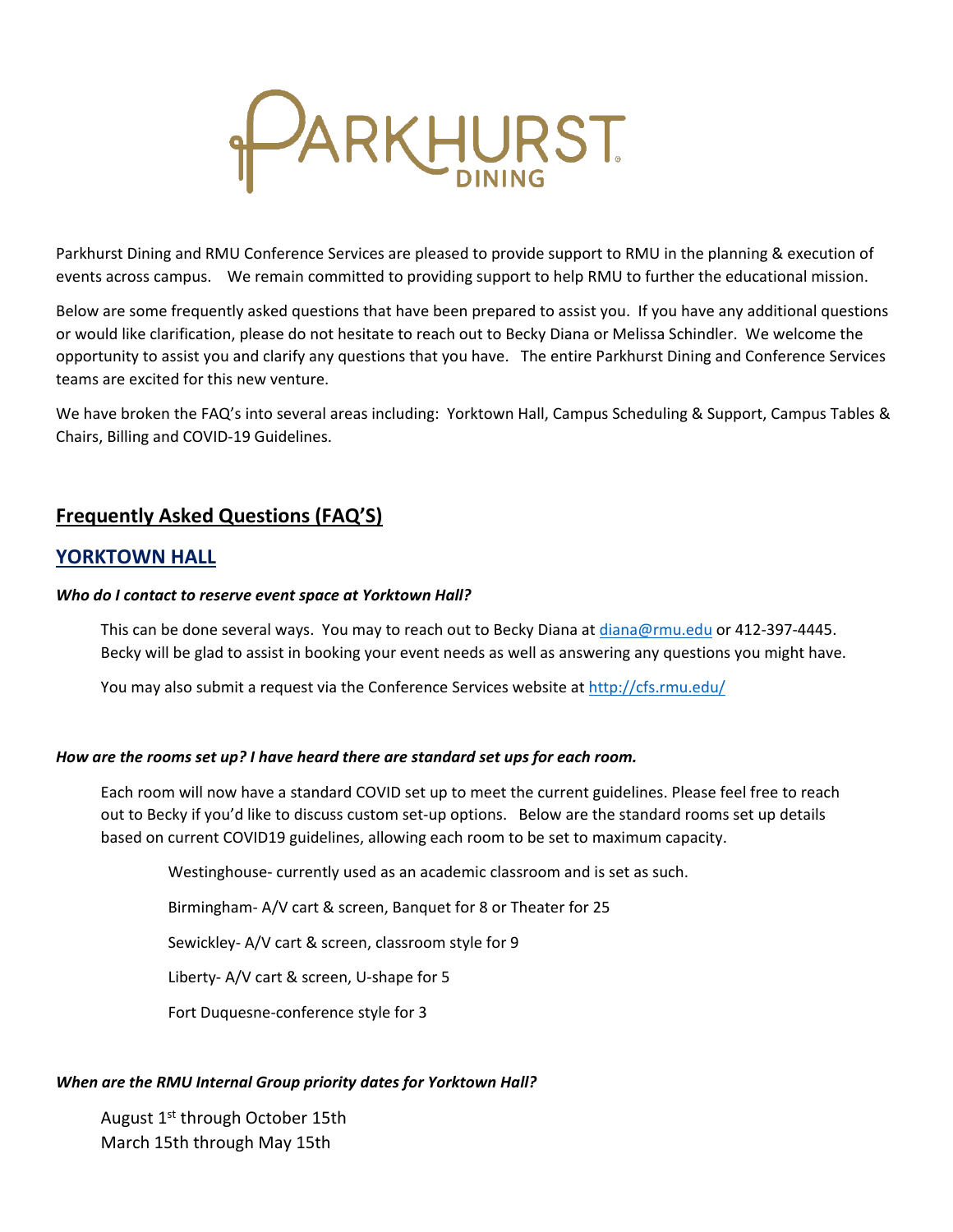#### *What if I would like a custom set up?*

Conference Services would be very happy to work with you on a custom set up for your event. Please note that there is a flat fee of \$50 per room for specialty room set ups.

#### *What if I would like additional equipment in my meeting room at Yorktown Hall? (I.e., sound in the room)*

Specialty services and/or additional equipment needed in the conference rooms may incur additional charges to support your meeting or event. Below is a sample of additional items that are available to our guests.

For a specific quote, please reach out to Becky Diana [diana@rmu.edu.](mailto:diana@rmu.edu)

| Item                | Fee       |
|---------------------|-----------|
| Laptop              | \$75      |
| Slide Advancer      | \$15      |
| Sound System w/one  | \$40      |
| microphone          |           |
| Wireless Microphone | \$15      |
| RMU Backdrop        | \$20      |
| RMU Pop Up Banner   | \$5       |
| Easel or Flip Chart | \$10      |
| Linen (per table)   | $$5 - 10$ |

#### *During COVID-19 Operations, can I have catering at my event?*

Yes, catering is permissible. The restrictions are ever changing and we recommend that you reach out to Conference Services to discuss your options.

#### *Can I have a bar at my event?*

Parkhurst Dining holds the liquor license on behalf of RMU. Please reach out to Melissa Schindler, to discuss available options to serve alcohol at your event. **Groups are not permitted to bring in their own alcohol due to the liquor license restrictions.**

Melissa can be reached at [parkhurst26@rmu.edu](mailto:parkhurst26@rmu.edu) or at 412-397-6086.

# **CAMPUS SCHEDULING & SUPPORT**

#### *Who do I reach out to schedule a campus venue for a meeting or event?*

Becky Diana will be glad to assist in the scheduling of campus classrooms (non-academic use) as well as campus venues for events.

For specific departmental or school conference rooms, please reach out to that specific school or department.

Coming soon there will be a way to request meeting and event locations in EMS.

Stay tuned for more information!

### *Who do I reach out to for A/V support in Franklin or Campus Classrooms?*

Please contact the RMU Help Desk at ext. 2211.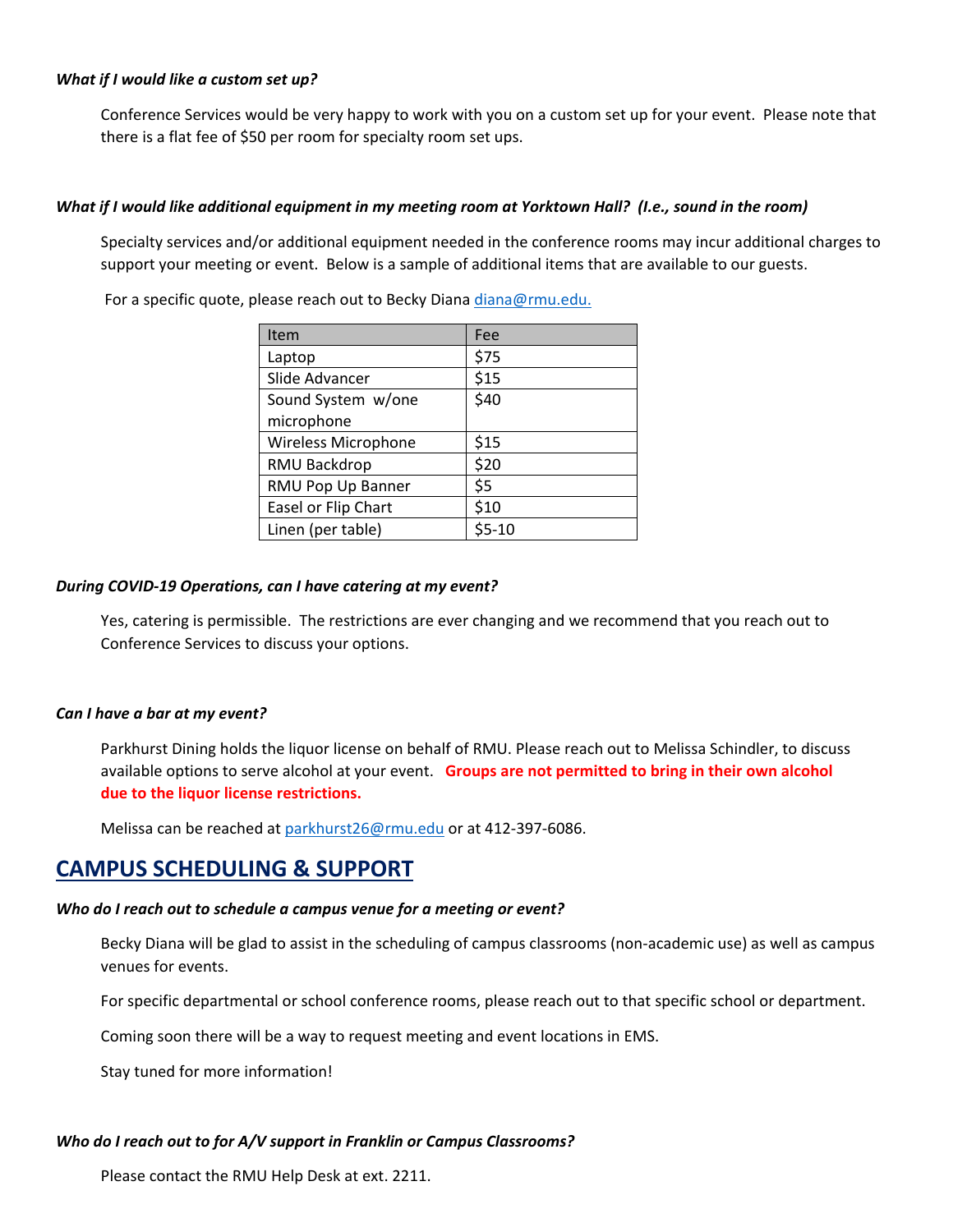#### *Who do I reach out to for portable A/V set up in a campus venue?*

*Please contact the RMU Help Desk at ex. 2211. Should the RMU Help desk not have equipment available, Conference Services will be glad to assist in the procurement of rentals from a third party vendor. Becky Diana can be reached at 412-397-4445 or diana@rmu.edu*

# **CAMPUS TABLES & CHAIRS**

### *How do I arrange for tables and chairs for my events?*

In an effort to provide as much ease as possible, groups/individuals are able to request tables and chairs for campus use in a variety of ways. Please use the way that is easiest for your department.

First, feel free to reach out to Becky Diana at [diana@rmu.edu](mailto:diana@rmu.edu) or at 412-397-4445. Becky will be glad to assist in making arrangements for a table and chair delivery on campus.

Coming soon there will be a way to request tables and chairs in EMS.

Stay tuned for more information!

#### *Is there a cost to having the tables and chairs delivered?*

Yes, this rate includes the delivery, basic set up and tear down of the items.

| Equipment             | Rate    |
|-----------------------|---------|
| 6 ft Banquet Table    | \$10    |
| 8 ft. Banquet Table   | \$12    |
| Chair (folding style) | \$1     |
| Cocktail Table        | \$8     |
| Linen (per table)     | $$5-10$ |

### *What if I don't see the equipment I would like to have delivered listed?*

We will be glad to work with individual departments on additional needs. Please reach out to Becky Diana at [diana@rmu.edu](mailto:diana@rmu.edu) or 412-397-4445 to inquire about additional items for campus events. She can then provide a custom quote for your upcoming event.

### *What if RMU does not have the inventory of tables and chairs to assist in my event?*

Becky Diana will be very glad to assist in the procurement of any additional event items that are needed. There may be a surcharge for any arrangements of rentals.

# **BILLING**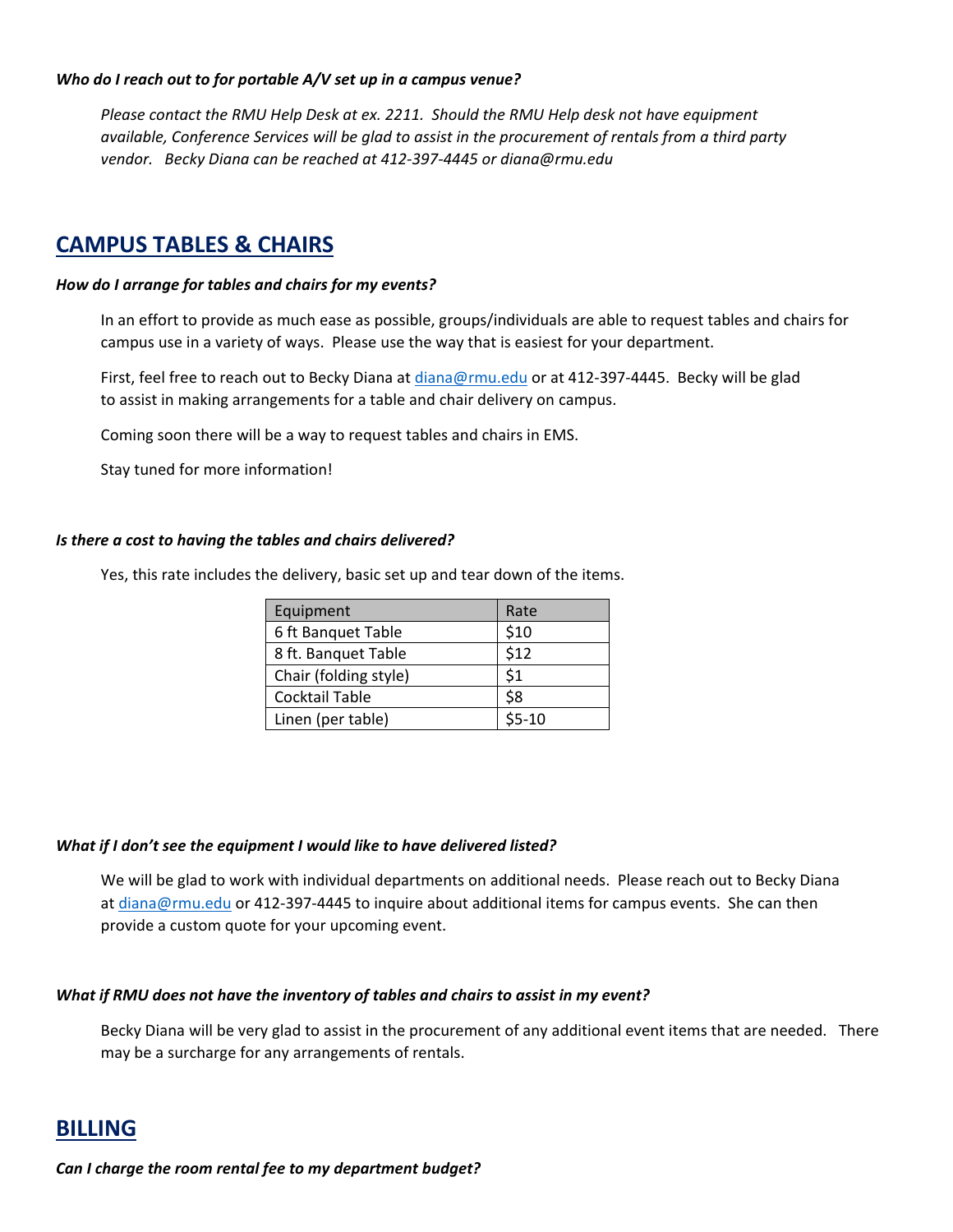There has been a change in the way Parkhurst will bill RMU, it is now the responsibility of each department to pay Parkhurst Dining directly for any catering and/or conference services bill. Parkhurst will send one invoice to include all conference service and catering charges. All events will need to be approved in CaterTrax by the budget owner prior to event. This will ensure timely and accurate invoices.

Payment terms are NET 30 days.

## *What is the preferred method of payment?*

Purchasing Cards or a credit card is the preferred method.

### *I am a new user to CaterTrax, how do I use it?*

Parkhurst Dining Services will be happy to assist you with setting up your account as well as train any new user or offer a refresher to any existing users.

Please reach out to the Catering office for one-on-one training.

Catering Office 412-397-4990 or catering@rmu.edu

### **I have a question on an invoice, who do I reach out to?**

Parkhurst Dining will be able to answer or clarify any charges listed on your invoice. Please reach out to the Catering Office with any questions.

Catering Office 412-397-4990 or catering@rmu.edu

# **COVID-19 (as of 7-29-20)**

### *What all has changed in catering services based on COVID-19 mandates?*

As regulations and mandates are ever changing with COVID-19, please reach out to a member of our management team for the most accurate and updated information. We welcome the opportunity to walk you through some of the changes and how we can work with you to help you have a wonderful event under the current guidelines.

Highlights of current guidelines:

- Indoor events and gatherings of more than 25 persons are prohibited.
- Outdoor events and gatherings of more than 250 persons are prohibited.
- Alcoholic Beverage services have a lot of guidelines to follow.
- The maximum occupancy limit includes all support staff.

### *How do I plan for an event in these changing guidelines?*

Planning events in the current climate can be challenging. As such, for ease of planning we will work with all clients for events in the future under the limitations & guidelines that are out at the time of booking. As an event gets closer, Parkhurst Dining will work with individuals on the changes that have occurred since the initial planning.